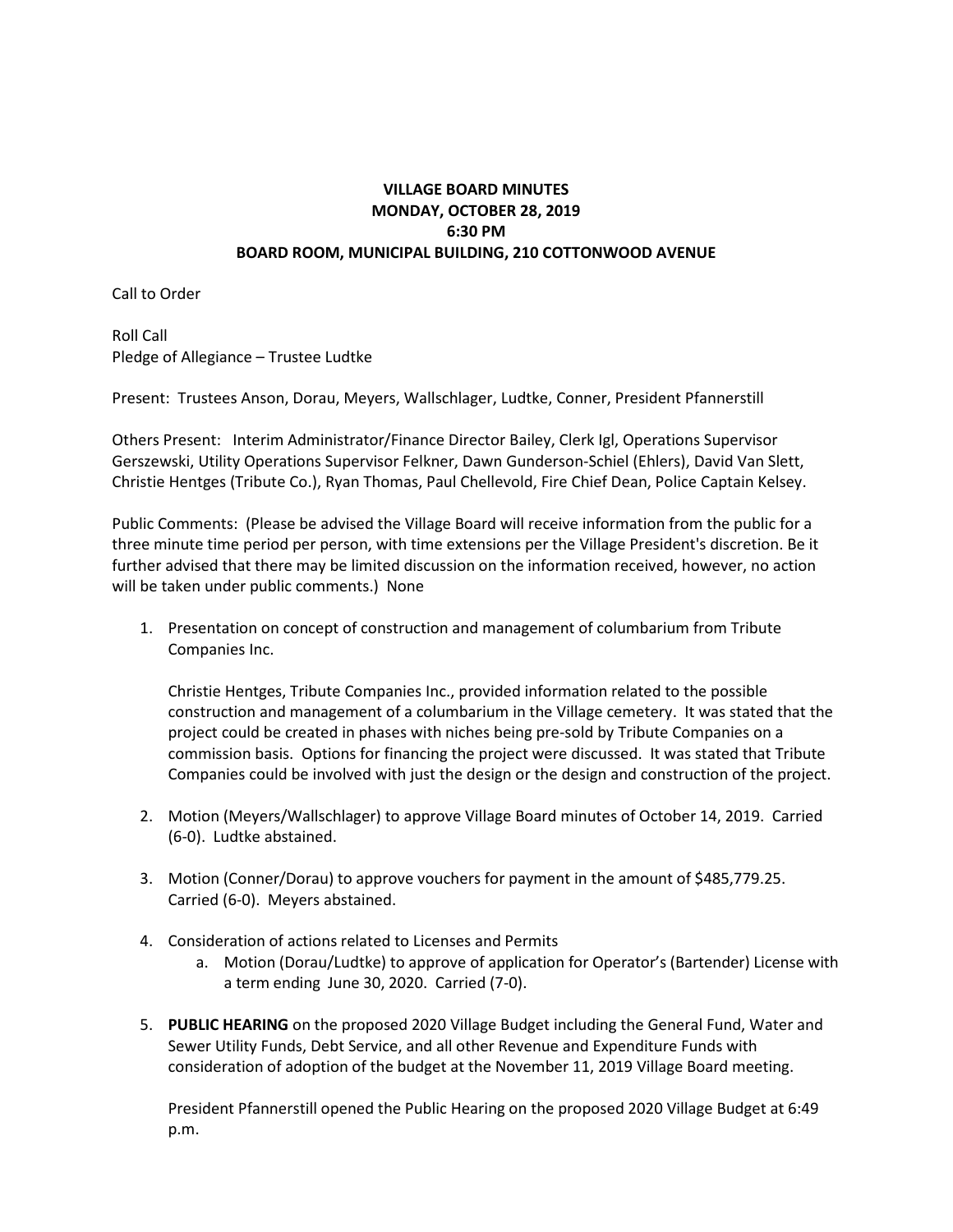Trustee Conner stated that he had spent time at the DPW looking at equipment. He proposed that two items could be removed from the 2020 budget. He stated that the dump truck proposed for a purchase price of \$225,000 could be delayed as the truck that was purchased in this year's budget is a different brand. He proposed that DPW could see how that truck works out before ordering a second one. Additionally, he stated that the skid loader purchase could be delayed as staff felt it still had some longevity.

Utility Operations Supervisor Felkner stated that the skid loader is a 2007 on a 10 year replacement schedule. He stated that there are safety concerns due to some welding that was done on the equipment last year which could pose a danger. Additionally, he stated that the dump trucks are on a 16 year replacement schedule and the Village still has 2001 and 2003 models.

Operations Supervisor Gerszewski commented that it we put off the dump truck purchase, we will be pushing all following trucks off as well. He stated that the skid steer is used 12 months of the year and feels it is a must to replace for safety reasons. The Board was reminded that it takes approximately 12 months to get a new dump truck so if one goes down it is a huge problem.

Trustee Anson commented that he has viewed the vehicles from underneath and that in his opinion the trucks are ready for replacement as they are rusted out on the bottom. He further stated that he felt the skid steer should be replaced as it has had extensive use.

President Pfannerstill stated that the equipment is intended to be funded through corporate reserves. The budget can be adjusted if desired on November 11 when the budget is expected to be approved.

President Pfannerstill closed the Public Hearing at 7:03 p.m.

6. First reading of a Bill for an Ordinance 10-28-2019-01, "An Ordinance to Amend Chapter 18 of the Village of Hartland Municipal Code Pertaining to State Uniform Building Codes Adopted".

It was stated that this ordinance change updates the references made to specific State Statute numbers which were recently changed. This item will be placed on the next Village Board agenda for a second reading.

7. First reading of a Bill for an Ordinance 10-28-2019-02, "An Ordinance to Amend Chapter 18 of the Village of Hartland Municipal Code Pertaining to State Uniform Electrical and Plumbing Codes Adopted".

Again, this ordinance change updates the references made to specific State Statute numbers which were recently changed. This item will be placed on the next Village Board agenda for a second reading.

8. Items related to the Sale of General Obligation Corporate Purpose Bonds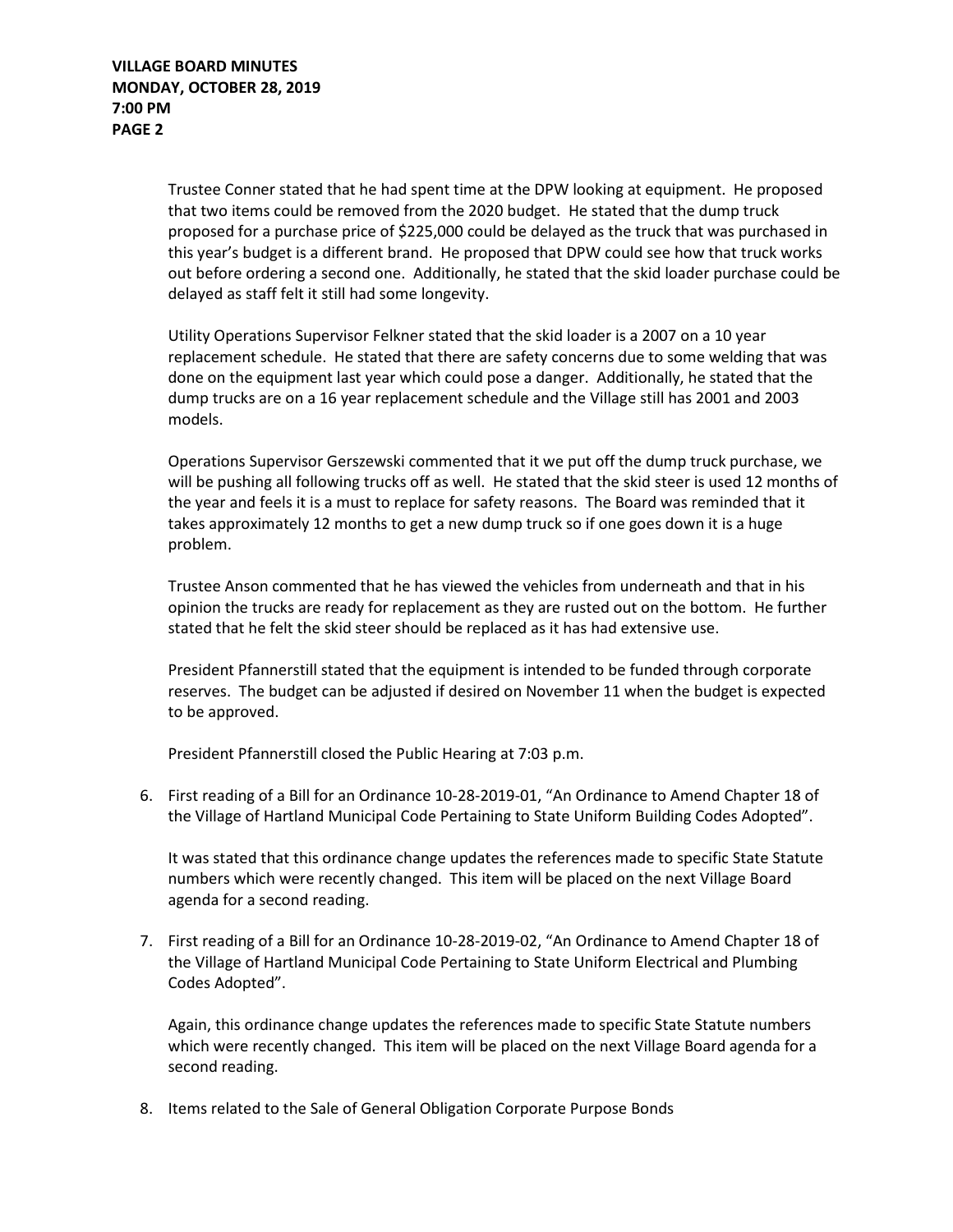Dawn Gunderson-Schiel, Ehlers, provided background information on the upcoming borrowing. She stated that the bonds will be issued on a competitive sales basis and that the sale will close on December 12<sup>th</sup>. Borrowing resolutions will be prepared for the November 25 Village Board meeting. She stated that general obligation bonds are allowed but need to be approved by project. The following initial resolutions were presented for consideration:

a. Initial Resolution Authorizing General Obligation Bonds in an Amount Not to Exceed \$1,845,000 for Street Improvement Projects

Motion (Meyers/Wallschlager) to approve Initial Resolution Authorizing General Obligation Bonds in an Amount Not to Exceed \$1,845,000 for Street Improvement Projects. Carried (7-0).

b. Initial Resolution Authorizing General Obligation Bonds in an Amount Not to Exceed \$1,610,000 for Sewerage Projects

Motion (Wallschlager/Anson) to approve Initial Resolution Authorizing General Obligation Bonds in an Amount Not to Exceed \$1,610,000 for Sewerage Projects. Carried (7-0).

c. Initial Resolution Authorizing General Obligation Bonds in an Amount Not to Exceed \$610,000 for Water Projects

Motion (Meyers/Conner) to approve Initial Resolution Authorizing General Obligation Bonds in an Amount Not to Exceed \$610,000 for Water Projects. Carried (7-0).

d. Initial Resolution Authorizing General Obligation Bonds in an Amount Not to Exceed \$165,000 for Parks and Public Grounds Projects

Motion (Ludtke/Conner) to approve Initial Resolution Authorizing General Obligation Bonds in an Amount Not to Exceed \$165,000 for Parks and Public Grounds Projects. Carried (7-0).

- e. Initial Resolution Authorizing General Obligation Bonds in an Amount Not to Exceed \$260,000 for Parking Lot Projects Motion (Conner/Wallschlager) to approve Initial Resolution Authorizing General Obligation Bonds in an Amount Not to Exceed \$260,000 for Parking Lot Projects. Carried (7-0).
- f. Initial Resolution Authorizing General Obligation Bonds in an Amount Not to Exceed \$65,000 for Library Projects

Motion (Anson/Dorau) to approve Initial Resolution Authorizing General Obligation Bonds in an Amount Not to Exceed \$65,000 for Library Project. Carried (7-0).

g. Initial Resolution Authorizing General Obligation Bonds in an Amount Not to Exceed \$715,000 for Fire Department Equipment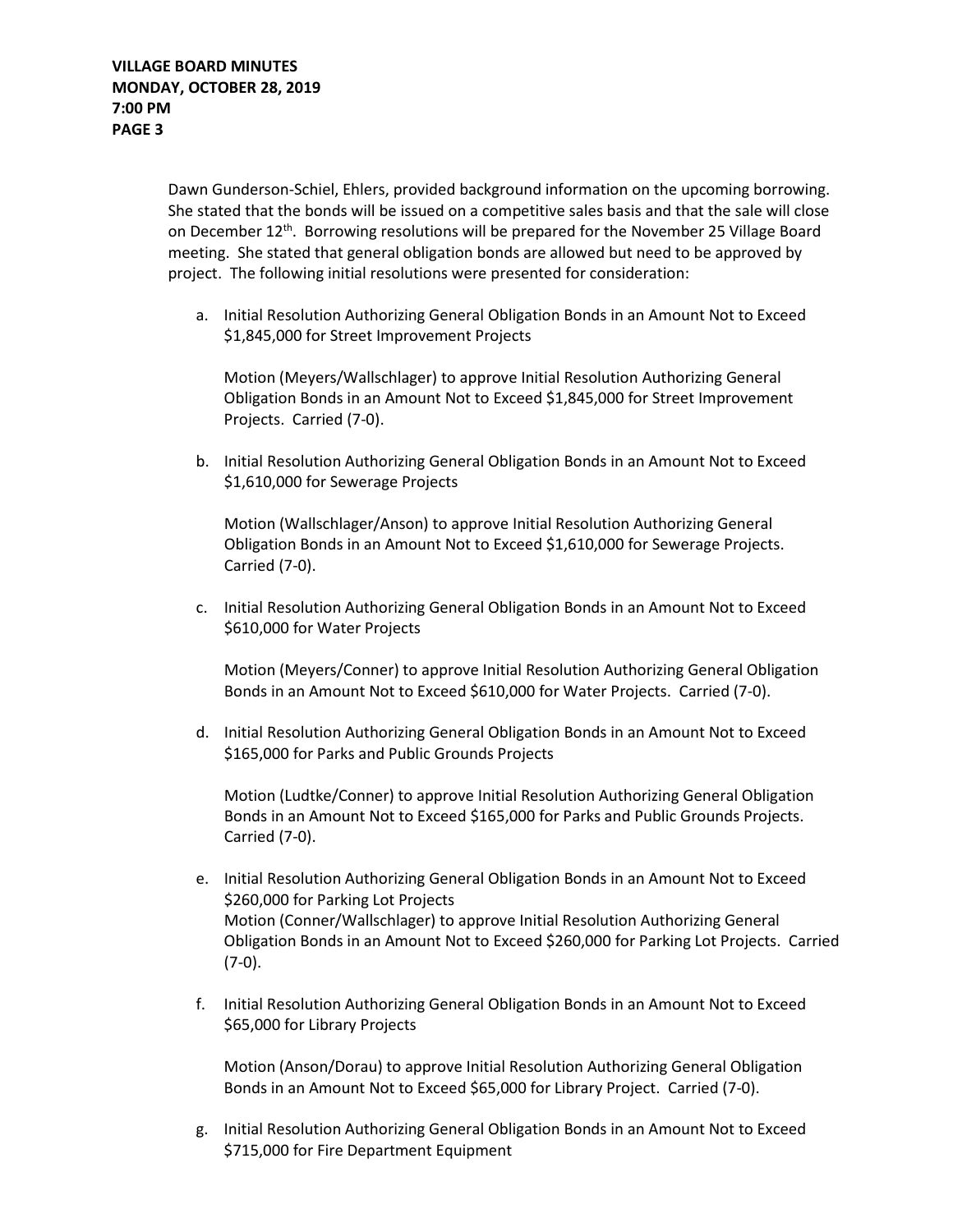Motion (Wallschlager/Meyers) to approve Initial Resolution Authorizing General Obligation Bonds in an Amount Not to Exceed \$715,000 for Fire Department Equipment. Carried (7-0).

h. Resolution Providing for the Sale of \$5,270,000 General Obligation Corporate Purpose Bonds

Motion (Conner/Ludtke) to approve Resolution Providing for the Sale of \$5,270,000 General Obligation Corporate Purpose Bonds. Carried (7-0).

9. Discussion and consideration of the design for CP Holiday Train and Hartland Lights banners for the Business Improvement District.

It was stated that the proposed banners are the standard size. The Board was reminded that the policy required any proposed banner design to be submitted to the Village Board for consideration and approval. Motion (Ludtke/Dorau) to approve the design for CP Holiday Train and Hartland Lights banners for the Business Improvement District. Carried (7-0).

## Items referred from the October 21 Plan Commission meeting

- 10. Consideration of actions related to a proposed Planned Unit Development for Sendik's Food Market, 600 Hartbrook Drive.
	- **a. PUBLIC HEARING** to receive comment on the proposed Planned Unit Development.

President Pfannerstill opened the Public Hearing at 7:23 p.m. Ryan Thomas, Madisen Maher Architects, stated that they have continued to work through details of the project having recently met with the Village Attorney, Village Engineer and staff. The Public Hearing was closed at 7:25 p.m.

b. Consideration of a motion to approve Planned Unit Development.

Motion (Ludtke/Dorau) to approve the Planned Unit Development for Sendik's Food Market, 600 Hartbrook Drive. Carried (7-0).

11. Discussion and consideration of an Extraterritorial Certified Survey Map in the Town of Merton.

Property owner David Van Slett commented that the existing lot line went through the existing structure. The lot line is being adjusted at this time due to work being done on the roof. Motion (Ludtke/Conner) to approve an Extraterritorial Certified Survey Map in the Town of Merton. Carried (7-0).

12. Discussion and consideration of the Comprehensive Plan and Comprehensive Outdoor Recreation Plan.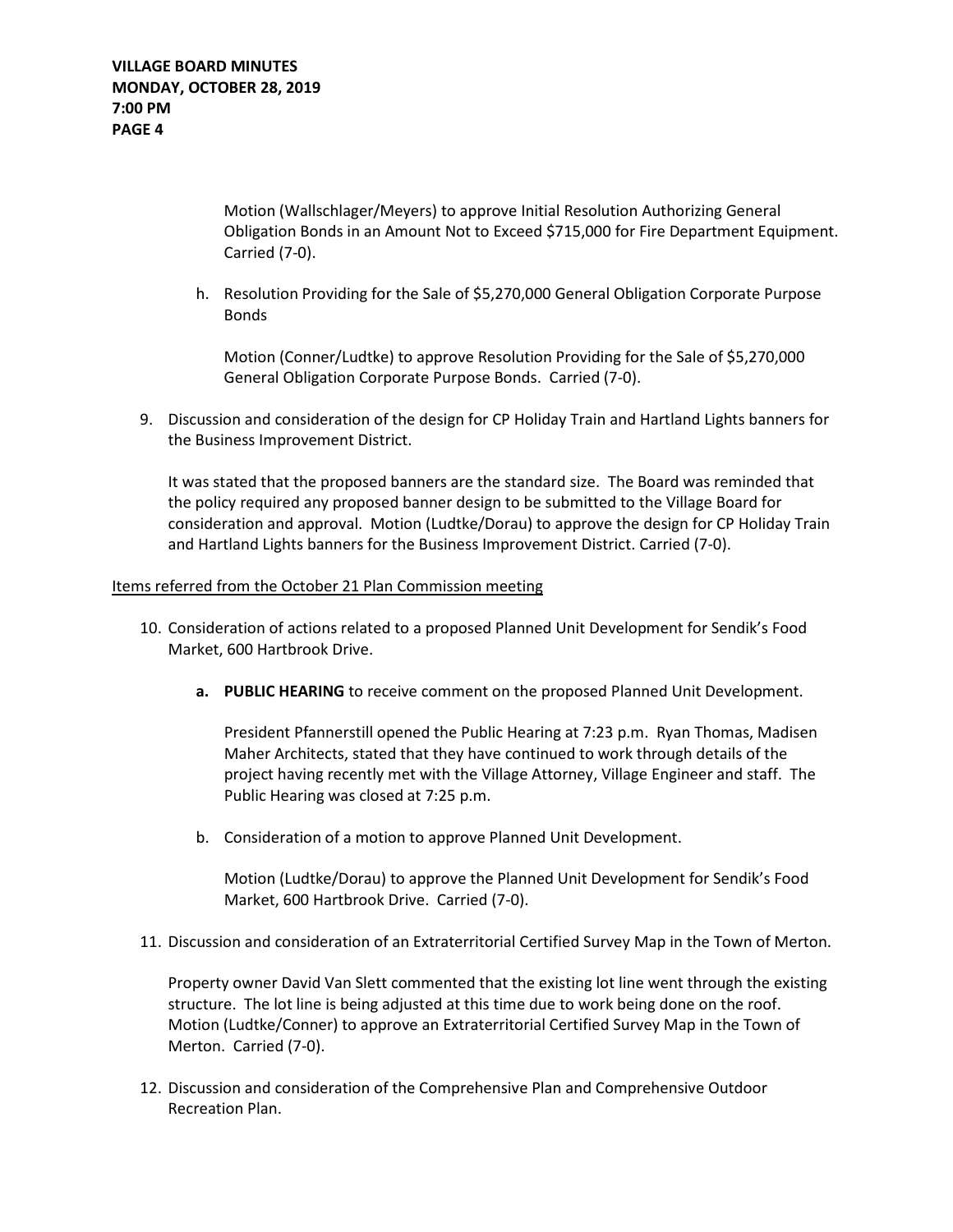Paul Chellevold, SRF Consulting, provided a review of the process that was undertaken to update the plans and stated that the plan look out at least 10 years. Trustee Meyers stated that he was disappointed after completing the survey and sitting through the joint meeting as he felt the plans do not pinpoint where the Village is going. Trustee Ludtke pointed out typographical corrections that needed to be made in the plans. Motion (Conner/Dorau) to approve the Comprehensive Plan and Comprehensive Outdoor Recreation Plan with corrections as noted by Trustee Ludtke. Carried (6-1). Meyers opposed. The documents will be updated and provided to the Village.

## Others items for consideration

13. Discussion and consideration of a motion to approve the 2019 Sanitary Sewer Lining proposal from Visu-Sewer.

Utility Operations Supervisor Felkner stated that he had received proposals from three companies with the lowest received from Visu-Sewer. He stated that approximately \$60,000 is budgeted for this work each year. Motion (Meyers/Ludtke) to accept the proposal from Visu-Sewer in the amount of \$59,097.50. Carried (7-0).

14. Discussion and consideration of a motion to approve the Village Administrator Employment Agreement.

President Pfannerstill stated that during discussions/negotiations, the salary had started at \$115,000 but agreed to \$120,000 annually, the Village offered 90 days for severance and settled at 4 months and agreed to 17 days of vacation based on years of service.

Motion (Ludtke/Dorau) to approve the Village Administrator Employment Agreement. Carried (7-0).

President Pfannerstill announced the new Village Administrator will be Tim Rhode, who is currently with the Town of Cedarburg. It was stated that a press release will be provided to local media following the meeting.

15. Announcements: The following individuals will be given an opportunity to make announcements at the meeting in regards to (1) activities taken since the previous meeting on behalf of the community, (2) future municipal activities, and (3) communications received from citizens. It is not contemplated that these matters will be discussed or acted upon. The following individuals may provide announcements: Village President or individual Village Board members or Village Administrator or other Village Staff members.

Trustee Ludtke reminded residents of residential Trick or Treat on October 31 from 6-8 p.m. and asked that all be cautious during the event. She also thanked the Department of Public Works for their leaf collection efforts.

President Pfannerstill requested prayers for Craig Henschel, a local player for the Oilers.